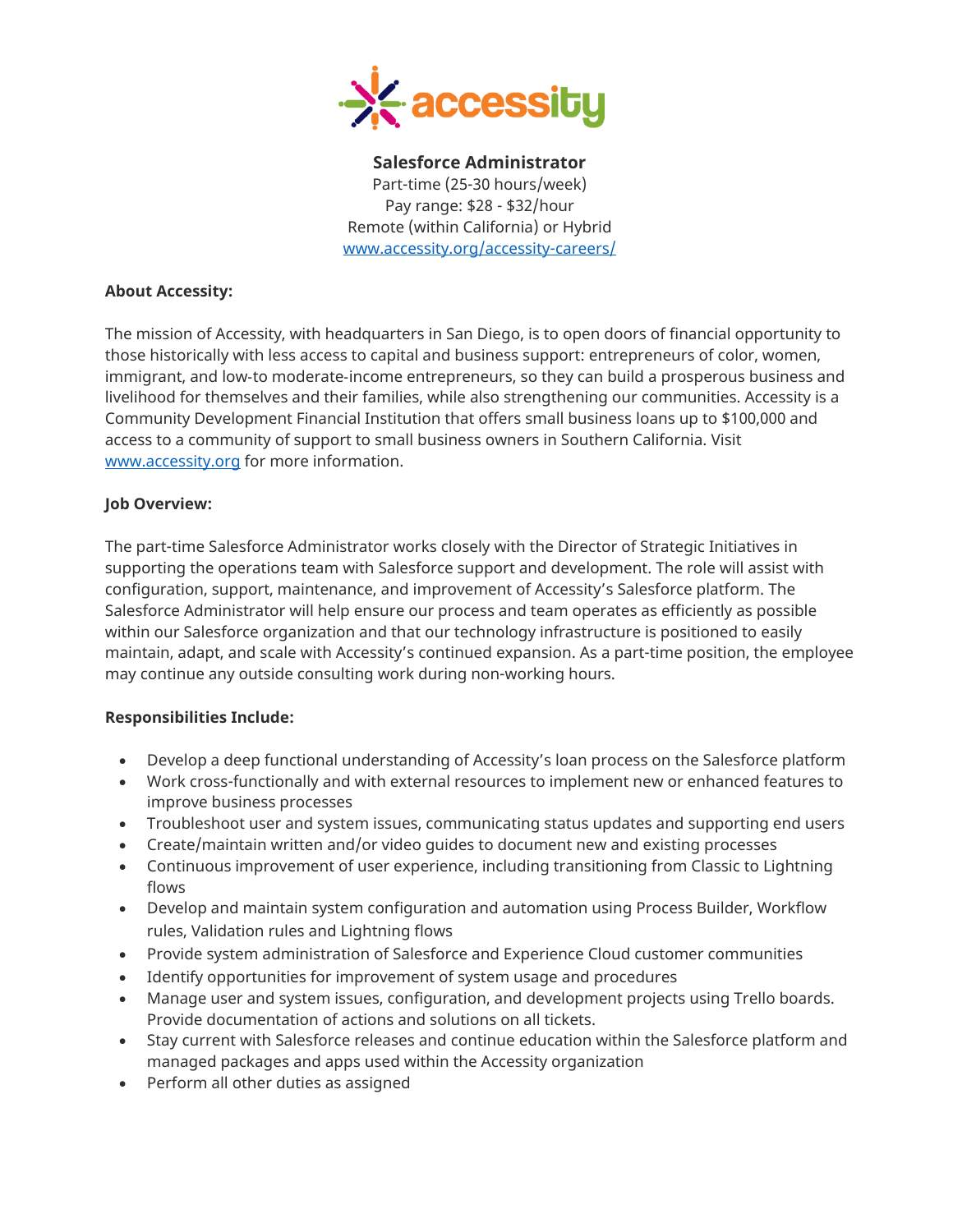# **Qualifications Include:**

- Bachelor's degree or equivalent working experience
- 1-3 years of experience with Salesforce administration and configuration
- Experience with Sales Cloud and Experience Cloud environments
- Efficient in using automation tools such as Process Builder, Workflow rules, Validation rules and Lightning flows
- Knowledge of all basic Salesforce functions including but not limited to reports, dashboards, assignment rules, creating/managing fields and custom objects, permission sets, and security settings
- Experience with Data Loader, Data import wizard or similar
- Aptitude and patience for assisting users who may not have a deep understanding of Salesforce
- Ability to understand user requirements/business processes and translate to new processes/ system configurations or solutions for issues
- Excellent time management, organization, and task prioritization skills; able to manage and coordinate multiple tasks simultaneously, while being flexible to changing priorities
- Exceptional written and verbal communication, problem solving, and decision-making skills, with strong attention to detail
- Self-motivated, ability to work independently and self-learn at times, and to work as part of a team
- Proficiency with MS Office

# **Preferred:**

- Experience working in loan services industry
- Certified Salesforce Administrator

## **Benefits:**

We offer a warm, inviting work environment with a culture that values diversity and inclusion, innovation, integrity, accountability, and mindfulness, and offers a competitive pay and benefits package. Our team is driven by our mission to create social and economic justice for all.

- Medical/Dental/Vision Packages
- Employee Assistance Program and Hotline
- Aflac supplemental insurance
- 403 B retirement plan and company match
- 12 paid holidays
- Paid time off (PTO)/Sick package
- 1 Birthday & 1 volunteer paid day off
- Term life/disability insurance
- Company-paid training and professional development

## **Work Environment:**

This position may be remote (within California) or hybrid with work time split between in-office and remote. If hybrid, employee can work out of the Accessity office in San Diego or Riverside during normal business hours. Work is generally performed in an office setting with a moderate noise level.